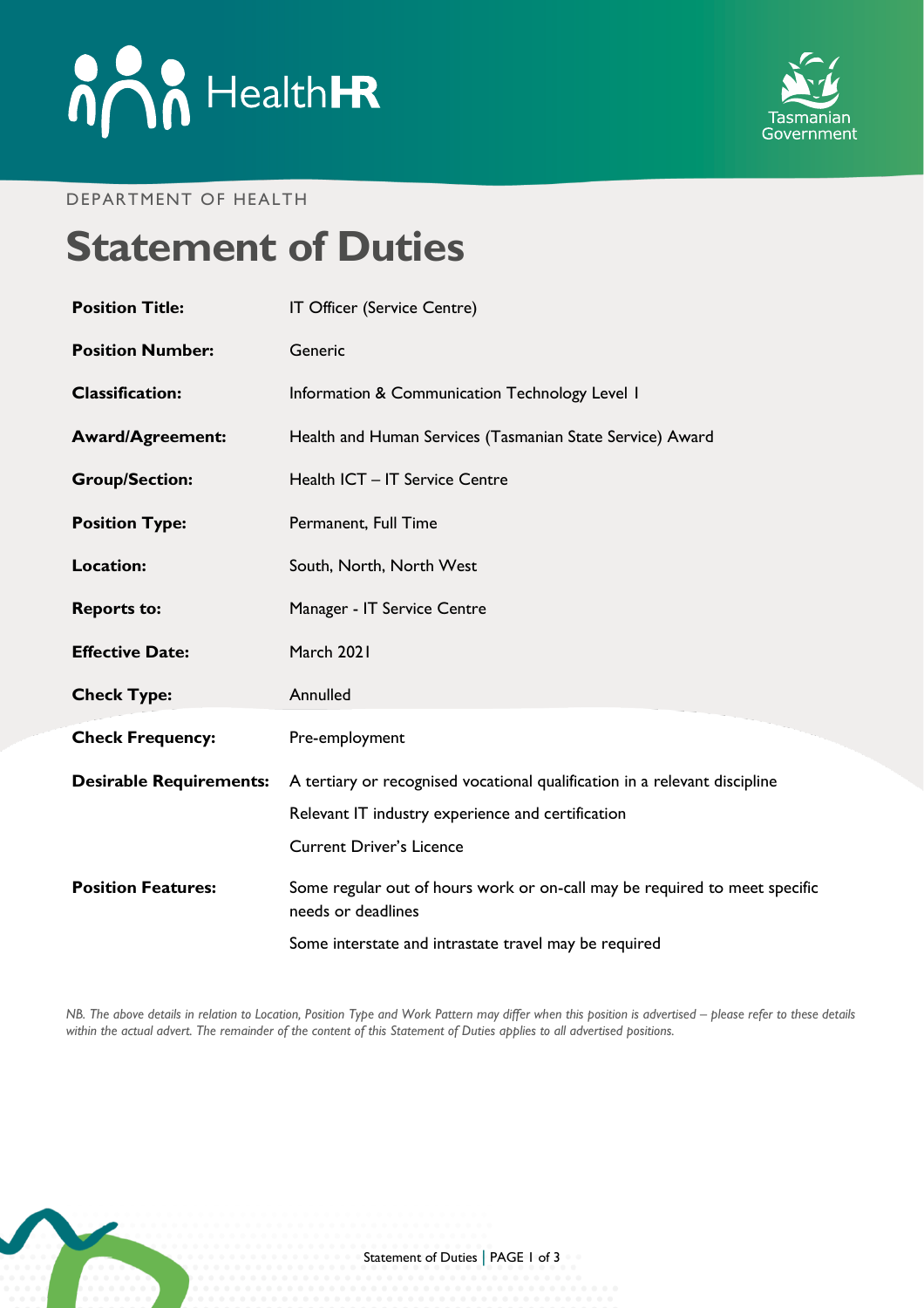

# **Primary Purpose:**

As a member of the IT Client Services section, the IT Officer (Service Centre):

- Provides first point of contact support and resolution up to second level support to clients for IT Client Services including:
	- o PC hardware and software installation
	- o Incident resolution
	- o Call logging
	- o Follow-up to completion
	- o Client satisfaction
- Escalates issues through local IT Support teams as required.

#### **Duties:**

- 1. Provide first and some second level support for the Department of Health (DoH) hardware, software and systems including the logging of calls, incident resolution and when required escalation.
- 2. Provide administration and support services for IT systems and associated applications and hardware.
- 3. Undertake network support tasks and troubleshooting of LAN and WAN environments.
- 4. Provide technical advice to clients, vendors, and IT Client Services staff.
- 5. Contribute to the development and maintenance of IT support processes, procedures and policies including associated documentation.
- 6. As required, provide project support to senior staff including research and analysis of information and liaison with relevant Agency staff and vendors.
- 7. Actively participate in and contribute to the organisation's Quality & Safety and Work Health & Safety processes, including in the development and implementation of safety systems, improvement initiatives and related training.
- 8. The incumbent can expect to be allocated duties, not specifically mentioned in this document, that are within the capacity, qualifications and experience normally expected from persons occupying positions at this classification level.

# **Key Accountabilities and Responsibilities:**

Under the direction of the Manager, who is responsible for determining directions and work priorities for day to day duties, the IT Officer (Service Centre) will:

- Exercise initiative and discretion and applies independent judgment, receiving gradually less routine supervision as skills and experience are acquired.
- Provide the first point of contact to IT Client Services' clients regarding call logging, software deployments, hardware rollouts and support and system administration for DoH hardware, systems, applications, and networks.
- Where applicable, exercise delegations in accordance with a range of Acts, Regulations, Awards, administrative authorities and functional arrangements as mandated by Statutory office holders including the Secretary and Head of State Service. The relevant Unit Manager can provide details to the occupant of delegations applicable to this position.
- Comply at all times with policy and protocol requirements, including those relating to mandatory education, training and assessment.